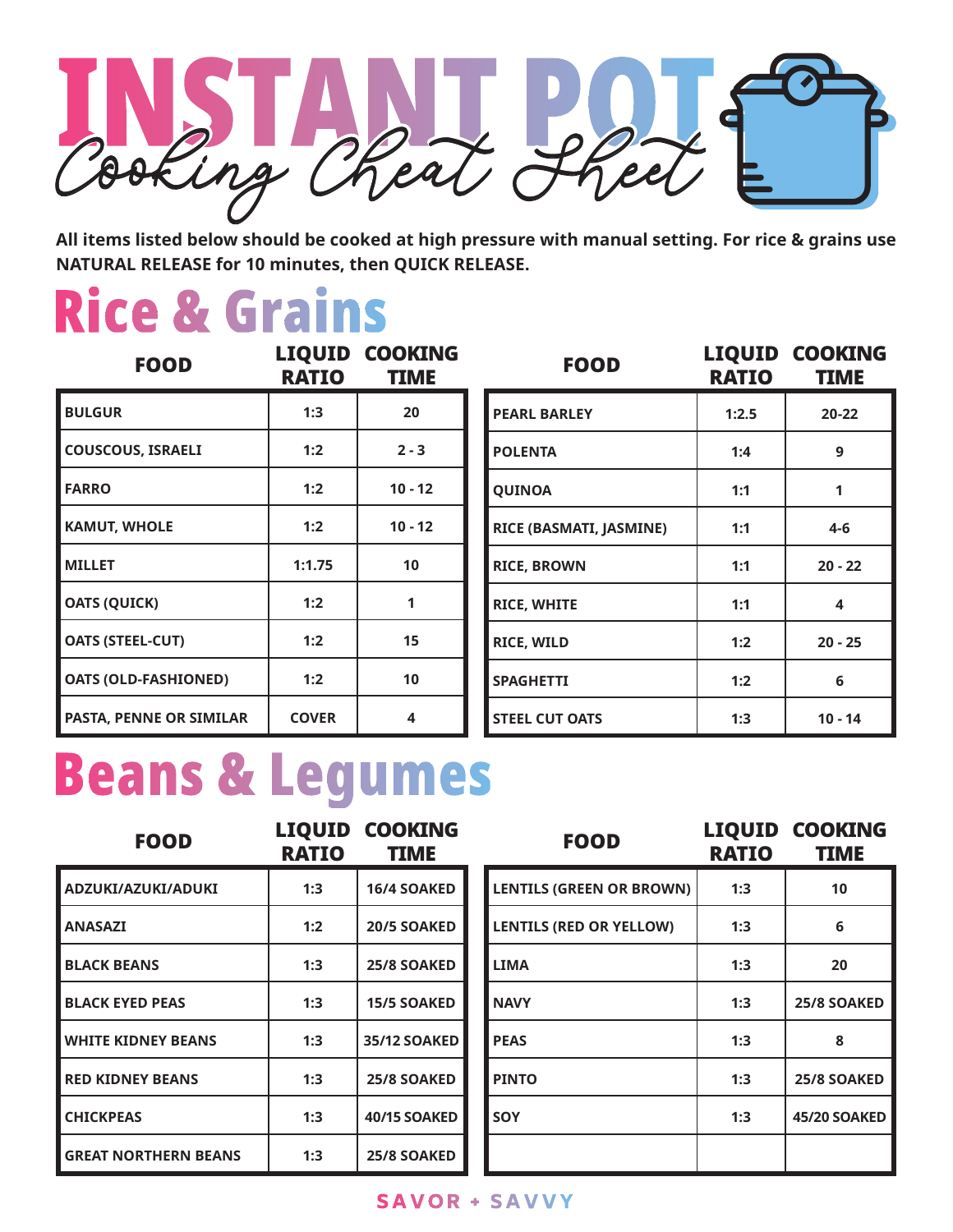

**All items listed below should be fresh (not frozen) cooked at high pressure with manual setting. Add at least 1 cup of liquid.** 

# **Vegetables**

| <b>FOOD</b>                            |           | <b>TIME RELEASE</b> | <b>FOOD</b>                  |           | <b>TIME RELEASE</b> |
|----------------------------------------|-----------|---------------------|------------------------------|-----------|---------------------|
| <b>ARTICHOKE (WHOLE &amp; TRIMMED)</b> | $9 - 11$  | QUICK               | <b>CARROTS (WHOLE)</b>       | $6 - 8$   | <b>QUICK</b>        |
| <b>ASPARAGUS (WHOLE OR CUT)</b>        | $1 - 2$   | QUICK               | <b>CAULIFLOWER (FLORETS)</b> | $2 - 3$   | <b>QUICK</b>        |
| <b>BEANS (GREEN, YELLOW, WAX)</b>      | $1 - 2$   | <b>QUICK</b>        | <b>CELERY (CHUNKS)</b>       | $2 - 3$   | <b>QUICK</b>        |
| <b>BEETROOT (SMALL WHOLE)</b>          | $11 - 13$ | QUICK               | <b>COLLARD GREENS</b>        | $4 - 5$   | <b>QUICK</b>        |
| <b>BEETROOT (LARGE WHOLE)</b>          | $20 - 25$ | <b>QUICK</b>        | <b>CORN ON THE COB</b>       | $3 - 5$   | <b>QUICK</b>        |
| <b>BROCCOLI (FLORETS)</b>              | $0 - 1$   | <b>QUICK</b>        | <b>LEEKS</b>                 | $2 - 3$   | <b>QUICK</b>        |
| <b>BROCCOLI (STALKS)</b>               | $3 - 4$   | <b>QUICK</b>        | <b>OKRA</b>                  | $2 - 3$   | <b>QUICK</b>        |
| <b>BRUSSELS SPROUTS (WHOLE)</b>        | $3 - 4$   | <b>QUICK</b>        | <b>POTATOES (WHOLE)</b>      | $10 - 20$ | <b>NATURAL</b>      |
| <b>CABBAGE (WHOLE OR WEDGES)</b>       | $3 - 4$   | <b>QUICK</b>        | <b>POTATOES (BABY)</b>       | $5 - 7$   | <b>QUICK</b>        |
| <b>CARROTS (SLICED OR SHREDDED)</b>    | $2 - 3$   | <b>QUICK</b>        | <b>SWEET POTATOES</b>        | $12 - 18$ | <b>NATURAL</b>      |

# **Poultry**

| <b>FOOD</b>                      |                   | <b>TIME RELEASE</b> | <b>FOOD</b>                     |           | <b>TIME RELEASE</b> |
|----------------------------------|-------------------|---------------------|---------------------------------|-----------|---------------------|
| <b>CHICKEN (WHOLE)</b>           | 6 /LB.            | <b>NATURAL</b>      | <b>CORNISH GAME HEN</b>         | $12 - 15$ | <b>NATURAL</b>      |
| <b>CHICKEN BREAST (BONE IN)</b>  | 12                | <b>QUICK</b>        | <b>DUCK (WHOLE)</b>             | $10 - 15$ | <b>NATURAL</b>      |
| <b>CHICKEN BREAST (BONELESS)</b> | $5 - 8$           | <b>QUICK</b>        | <b>DUCK (BONE IN PORTIONS)</b>  | $12 - 15$ | <b>QUICK</b>        |
| <b>CHICKEN THIGHS (BONE IN)</b>  | $12 \overline{ }$ | <b>QUICK</b>        | <b>TURKEY BREAST (WHOLE)</b>    | $20 - 25$ | <b>NATURAL</b>      |
| <b>CHICKEN THIGHS (BONELESS</b>  | $6 - 8$           | <b>QUICK</b>        | <b>TURKEY BREAST (BONELESS)</b> | $7 - 9$   | <b>NATURAL</b>      |
| <b>CHICKEN LEGS (DRUMSTICKS)</b> | $15 - 20$         | <b>QUICK</b>        | <b>TURKEY LEG (DRUMSTICK)</b>   | $15 - 20$ | <b>NATURAL</b>      |
| <b>CHICKEN WINGS</b>             | $5 - 7$           | <b>NATURAL</b>      |                                 |           |                     |

#### **SAVOR + SAVVY**